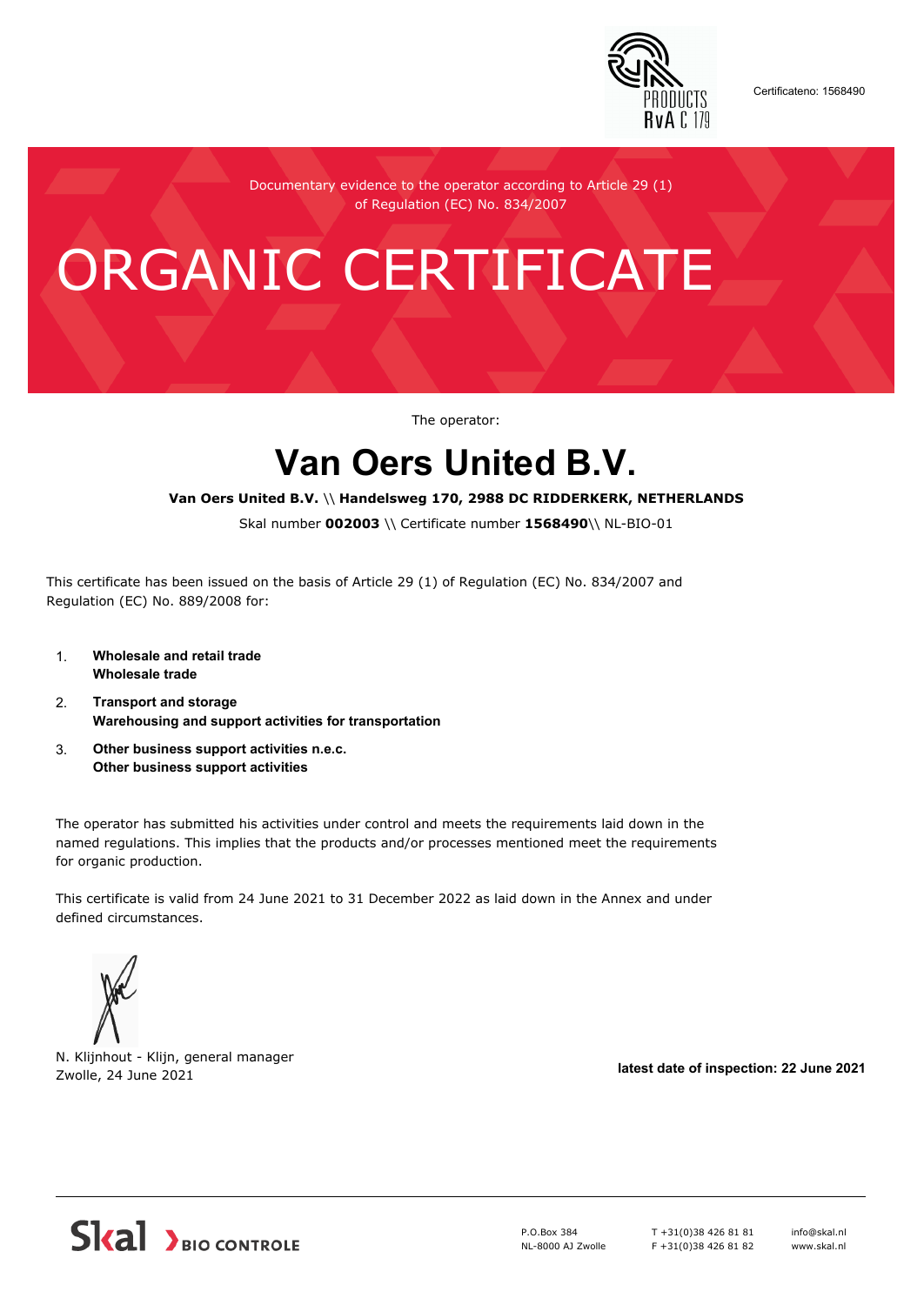### **Annex**

### **Van Oers United B.V.** \\ **Handelsweg 170, 2988 DC RIDDERKERK, NETHERLANDS** Skal number **002003** \\ Certificate number **1568490** \\ NL-BIO-01

This operator has been certified for the following products or processes under

### **certificate number 1568490**

**Other business support activities**

| number          | definition                                                   | category                  | size |
|-----------------|--------------------------------------------------------------|---------------------------|------|
|                 | 82.92 Packaging, sorting etc. on a fee or<br>contract basis  | Organic                   |      |
|                 | Warehousing and support activities for transportation        |                           |      |
| number          | definition                                                   | category                  | size |
| 52.1            | <b>Warehousing and storage</b>                               | Organic                   |      |
| Wholesale trade |                                                              |                           |      |
| number          | definition                                                   | category                  | size |
| 46.20.1         | Import of organic products from outside<br>the EU            | Organic                   |      |
|                 | 46.20.2 First consignee                                      | Organic                   |      |
| 46.31           | Wholesale of vegetables and fruits and of<br>edible potatoes | Organic                   |      |
| 46.38.3         | Specialized food and beverage wholesaler                     | Organic                   |      |
| number          | definition                                                   | category                  | size |
| 89816           | <b>AGF</b>                                                   | Processed >95%<br>Organic |      |